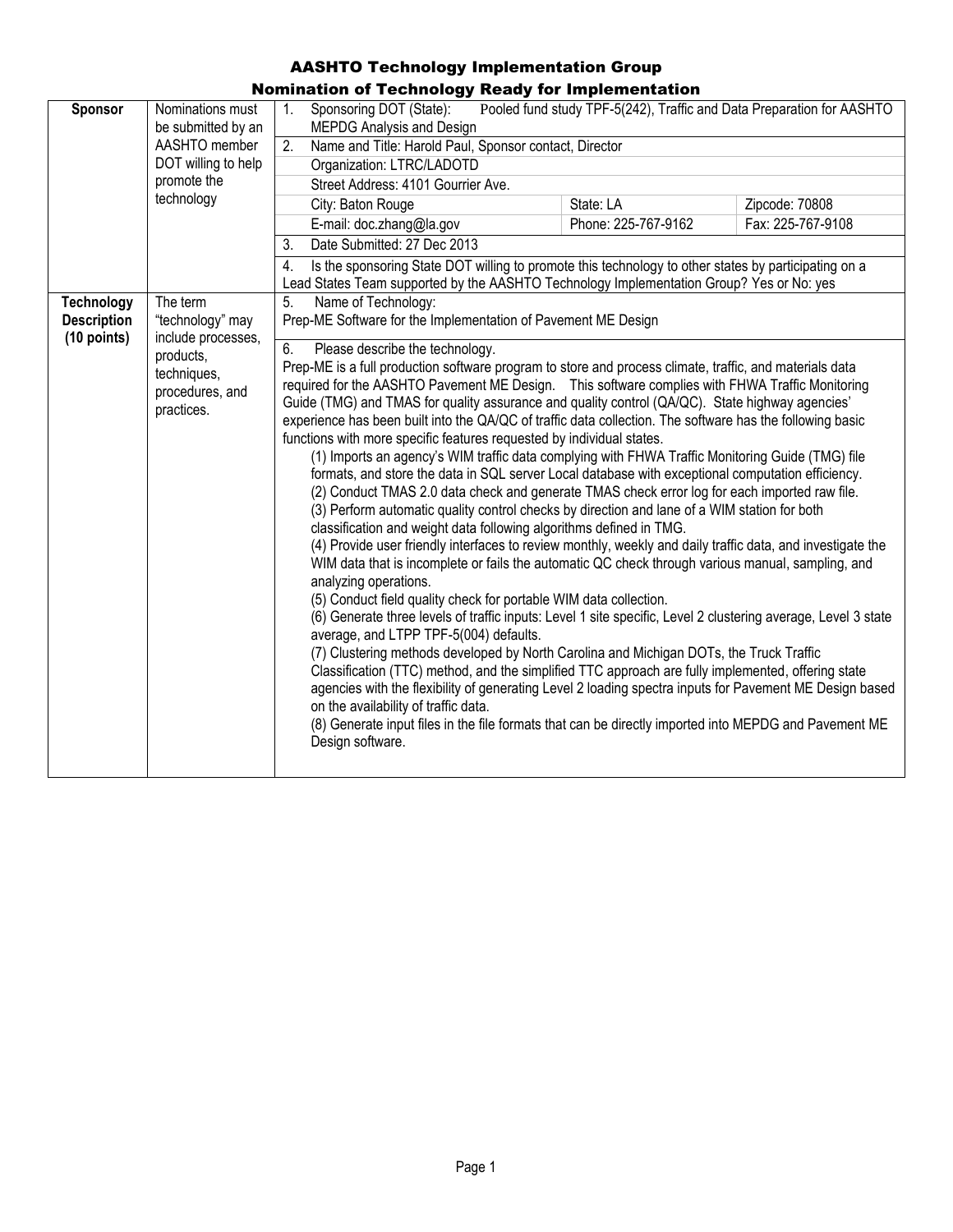| 7. If appropriate, please attach photographs, diagrams, or other images illustrating the appearance or<br>functionality of the technology. (If electronic, please provide a separate file.) Please list your                                                                                                                                                                                                                                                                                                                                                                                                  |                                                                                                                                                                                                                                                                                                                                                                            |                                                                                                                                                                                                                             |                                                                                                                                                                                                                                                                                                                                                                                                                     |  |
|---------------------------------------------------------------------------------------------------------------------------------------------------------------------------------------------------------------------------------------------------------------------------------------------------------------------------------------------------------------------------------------------------------------------------------------------------------------------------------------------------------------------------------------------------------------------------------------------------------------|----------------------------------------------------------------------------------------------------------------------------------------------------------------------------------------------------------------------------------------------------------------------------------------------------------------------------------------------------------------------------|-----------------------------------------------------------------------------------------------------------------------------------------------------------------------------------------------------------------------------|---------------------------------------------------------------------------------------------------------------------------------------------------------------------------------------------------------------------------------------------------------------------------------------------------------------------------------------------------------------------------------------------------------------------|--|
| attachments here.                                                                                                                                                                                                                                                                                                                                                                                                                                                                                                                                                                                             |                                                                                                                                                                                                                                                                                                                                                                            |                                                                                                                                                                                                                             |                                                                                                                                                                                                                                                                                                                                                                                                                     |  |
| Prep-ME - Traffic Weight Data Check<br>Assemble QC Results for Pavement-ME<br>G Gross Vehicle Weight                                                                                                                                                                                                                                                                                                                                                                                                                                                                                                          | ← Front Ade Weight                                                                                                                                                                                                                                                                                                                                                         | C Drive Tandem Ade Weight of Fully loaded Trucks                                                                                                                                                                            | RUN QUALITY CONTROL                                                                                                                                                                                                                                                                                                                                                                                                 |  |
| 19<br><b>Station ID: 137159</b><br>16<br>14<br>12<br>10<br>08<br>06<br>04<br>02<br>00<br>60<br>20<br>00<br>Gross Vehicle Weight (kips)                                                                                                                                                                                                                                                                                                                                                                                                                                                                        | Weight Data Check<br>80<br>100                                                                                                                                                                                                                                                                                                                                             | Feb<br>Mar<br>------<br>Apr<br>May<br>$\frac{Jun}{Jul}$<br>Aug<br>Sep<br>Oct<br>------<br>Nov<br>$-\cdots$ Dec<br>140<br>120                                                                                                | QC Criteria<br>$\overline{\smash{\varphi}}$ Gross Weight<br>Unloaded Range (Kips):<br>Min. 28 Max 36<br>$\begin{array}{ l } \hline \texttt{Loaded Range (Kips)} \\ \hline \texttt{Min:} & 72 \end{array}$ Max $\begin{array}{ l } \hline \texttt{Max:} & 80 \\ \hline \end{array}$<br>Front Axle (Kips):<br>$Min \begin{bmatrix} 3 & \text{Max} \end{bmatrix}$ 12<br>T Drive Tandem Axle (Kips):<br>Min: 30 Max: 36 |  |
| All Stations<br>Accepted<br>Unaccepted<br>33<br><b>B</b><br>037319<br>064249<br>037319<br>064249<br>096429<br>096429<br>117189<br>127269<br>387029<br>403069<br>615289<br>117189<br>Direction<br>127269<br>137159<br>137169<br>705099<br>752199<br>ABC123<br>ghtra<br>137169<br>195019<br>211459<br>$D3 - 2$<br>4/4<br>Good/Alt<br>195019<br>2011<br>$2/2$<br>Lane 1<br>Lane 2<br>211459<br>212229<br>22<br>2012<br>221199<br>238869<br>256119<br>221199<br>238869<br>QC Details<br><b>Direction</b>                                                                                                          | Summary of Available Monthly Data<br>Jan Feb Mar Apr May Jun Jul Aug Sep Oct Nov Dec<br>8<br>6<br>18<br>8<br>Monthly Data for Direction: East<br>Jan Feb Mar Apr May Jun Jul Aug Sep Oct Nov Dec<br>4/4<br>4/4<br>$4/4$ $4/4$ $4/4$<br>4/4<br>$2/2\,$<br>$2/2\,$<br>2/2<br>2/2<br>2/2<br>2/2<br>2/2<br>2/2<br>2/2<br>2/2<br>2/2<br>2/2<br>Monthly Data for Direction: West | 4.<br>4<br>4<br>$\frac{4}{3}$<br>$\overline{5}$<br>4/4 2/2 2/2 2/2 2/2<br>2/2<br>2/2<br>2/2<br>2/2<br>2/2<br>2/2                                                                                                            | Manual Operations:<br>Acccept Reject<br>Replacemen<br>Copy Paste<br>Sampling Operations<br>Monthly Sampling (MS)<br>Daily Sampling                                                                                                                                                                                                                                                                                  |  |
| $D7 - $<br>Station ID: 137159<br>Good/All:<br>4/4<br>2011<br>2/2<br>Lane 1<br>Lane 2<br>2012<br>2/2<br>MS by Lane<br>MS by Direction Replaced                                                                                                                                                                                                                                                                                                                                                                                                                                                                 | Jan Feb Mar Apr May Jun Jul Aug Sep Oct Nov Dec<br>$2/2 \hspace{1.1cm} 2/2 \hspace{1.1cm} 2/2 \hspace{1.1cm} 2/2 \hspace{1.1cm} 2/2$<br>2/2<br>2/2<br>2/2<br>2/2<br>2/2<br>2/2<br>2/2<br>2/2                                                                                                                                                                               | $2/2 \qquad 2/2 \qquad 2/2 \qquad 2/2 \qquad 2/2$<br>2/2<br>Manually Accept. QC Passed<br>2C Faile                                                                                                                          | Relaxation<br>$\overline{z}$<br>G Multiplier<br>EX1<br>$\mathbf{x}$                                                                                                                                                                                                                                                                                                                                                 |  |
| Export to MEPDG/Pavement-ME Input Files                                                                                                                                                                                                                                                                                                                                                                                                                                                                                                                                                                       |                                                                                                                                                                                                                                                                                                                                                                            |                                                                                                                                                                                                                             |                                                                                                                                                                                                                                                                                                                                                                                                                     |  |
| Project Name: Czech Hall<br>Change Export File Folder:                                                                                                                                                                                                                                                                                                                                                                                                                                                                                                                                                        | A:\trafficOUTPUT                                                                                                                                                                                                                                                                                                                                                           |                                                                                                                                                                                                                             |                                                                                                                                                                                                                                                                                                                                                                                                                     |  |
| General Traffic Information:                                                                                                                                                                                                                                                                                                                                                                                                                                                                                                                                                                                  | Output Level 1:                                                                                                                                                                                                                                                                                                                                                            | Select Data Type                                                                                                                                                                                                            |                                                                                                                                                                                                                                                                                                                                                                                                                     |  |
| 4200<br>Initial Two-Way AADTT:                                                                                                                                                                                                                                                                                                                                                                                                                                                                                                                                                                                | G Site-Specific                                                                                                                                                                                                                                                                                                                                                            | C By Direction<br>Available WIM Stations:                                                                                                                                                                                   | G By Satation                                                                                                                                                                                                                                                                                                                                                                                                       |  |
| 60<br>Operational Speed (mph):                                                                                                                                                                                                                                                                                                                                                                                                                                                                                                                                                                                | Output Level 2:<br>C MIDOT Method<br>C NCDOT Method                                                                                                                                                                                                                                                                                                                        | 037319<br>117139<br>117189                                                                                                                                                                                                  | Classification Stations Only:                                                                                                                                                                                                                                                                                                                                                                                       |  |
| Number of Lanes in Design Direction:<br>$\overline{2}$<br>Percent Trucks in Design Direction (%):<br>50                                                                                                                                                                                                                                                                                                                                                                                                                                                                                                       | C TTC Clustering<br>C Simplified TTC Clusterin                                                                                                                                                                                                                                                                                                                             | 127269<br>137069<br>137159<br>137169                                                                                                                                                                                        |                                                                                                                                                                                                                                                                                                                                                                                                                     |  |
| 95<br>Percent Trucks in Design Lane (%):                                                                                                                                                                                                                                                                                                                                                                                                                                                                                                                                                                      | C Flexible Clustering                                                                                                                                                                                                                                                                                                                                                      | 183029<br>195019<br>211459<br>212229<br>221199                                                                                                                                                                              |                                                                                                                                                                                                                                                                                                                                                                                                                     |  |
| Compound, 4.0 %<br>Traffic Growth (%):                                                                                                                                                                                                                                                                                                                                                                                                                                                                                                                                                                        | Output Level 3:<br>C State Average<br>C Pavement ME Default                                                                                                                                                                                                                                                                                                                | 238869<br>256119<br>256309<br>256349                                                                                                                                                                                        |                                                                                                                                                                                                                                                                                                                                                                                                                     |  |
| View Default Parameters                                                                                                                                                                                                                                                                                                                                                                                                                                                                                                                                                                                       | C LTPP TPF-5(004) Default                                                                                                                                                                                                                                                                                                                                                  | 256449<br>308129<br>338029                                                                                                                                                                                                  |                                                                                                                                                                                                                                                                                                                                                                                                                     |  |
| $0\%$                                                                                                                                                                                                                                                                                                                                                                                                                                                                                                                                                                                                         |                                                                                                                                                                                                                                                                                                                                                                            | 345299<br>387070                                                                                                                                                                                                            |                                                                                                                                                                                                                                                                                                                                                                                                                     |  |
| View Output Data<br>Output XML and ALF Files                                                                                                                                                                                                                                                                                                                                                                                                                                                                                                                                                                  | Output TXT and ALF Files                                                                                                                                                                                                                                                                                                                                                   | Output Clusters to TXT and ALF Files                                                                                                                                                                                        | EXIT                                                                                                                                                                                                                                                                                                                                                                                                                |  |
| Project VCD<br>Level 2 ALDF Group Selection<br>Class 4: 1.8<br>Class 5: $24.6$<br>Project Data<br>AADTT:<br>Class 6: 7.6<br>Class 7: 0.5<br>Class 5 %<br>Class 9 %<br>Class 8: $5.0$<br>Select Route Type:<br>Class 9: 31.3<br>0:Primary Arterial $\blacktriangleright$<br>Class 10: 9.8<br>Class 11: $0.8$<br>II I I I VCD Class Comparison Load Station<br>Class 12: 3.3<br>Class 13: $\boxed{15.3}$<br>100<br>90<br>Vehicle Class 9%<br>Total: 100<br>80<br>70<br>Must equal 100<br>60<br>Save Input<br>50<br>40<br>30<br>Upload NC Clusters<br>20<br>10<br>Set Up NC Clusters<br>$\mathbf{0}$<br>$\bf{0}$ | C Rigid Pavement -Use Statewide ALDF C Flexible Pavement -Select Design ALDF<br>Run Decision Tree<br>ALDF<br>Basis<br>10<br>20<br>30                                                                                                                                                                                                                                       | nesign wrns<br>Class<br>$\mathsf{su}$<br>$\cap$ Group 1 $-$<br>$\subset$ Group 2<br>C Group 3<br>$C$ Group 4<br>/ MU<br>ALDF Group 1<br>ALDF Group 2<br>* ALDF Group 3<br>ALDF Group 4<br>O Project Class<br>60<br>40<br>50 | Cancel<br>Accept<br>Route<br>Loads<br>/ Minor                                                                                                                                                                                                                                                                                                                                                                       |  |
| C Use Uploaded Clusters<br>C Use Local Clusters                                                                                                                                                                                                                                                                                                                                                                                                                                                                                                                                                               | Vehicle Class 5 %                                                                                                                                                                                                                                                                                                                                                          |                                                                                                                                                                                                                             |                                                                                                                                                                                                                                                                                                                                                                                                                     |  |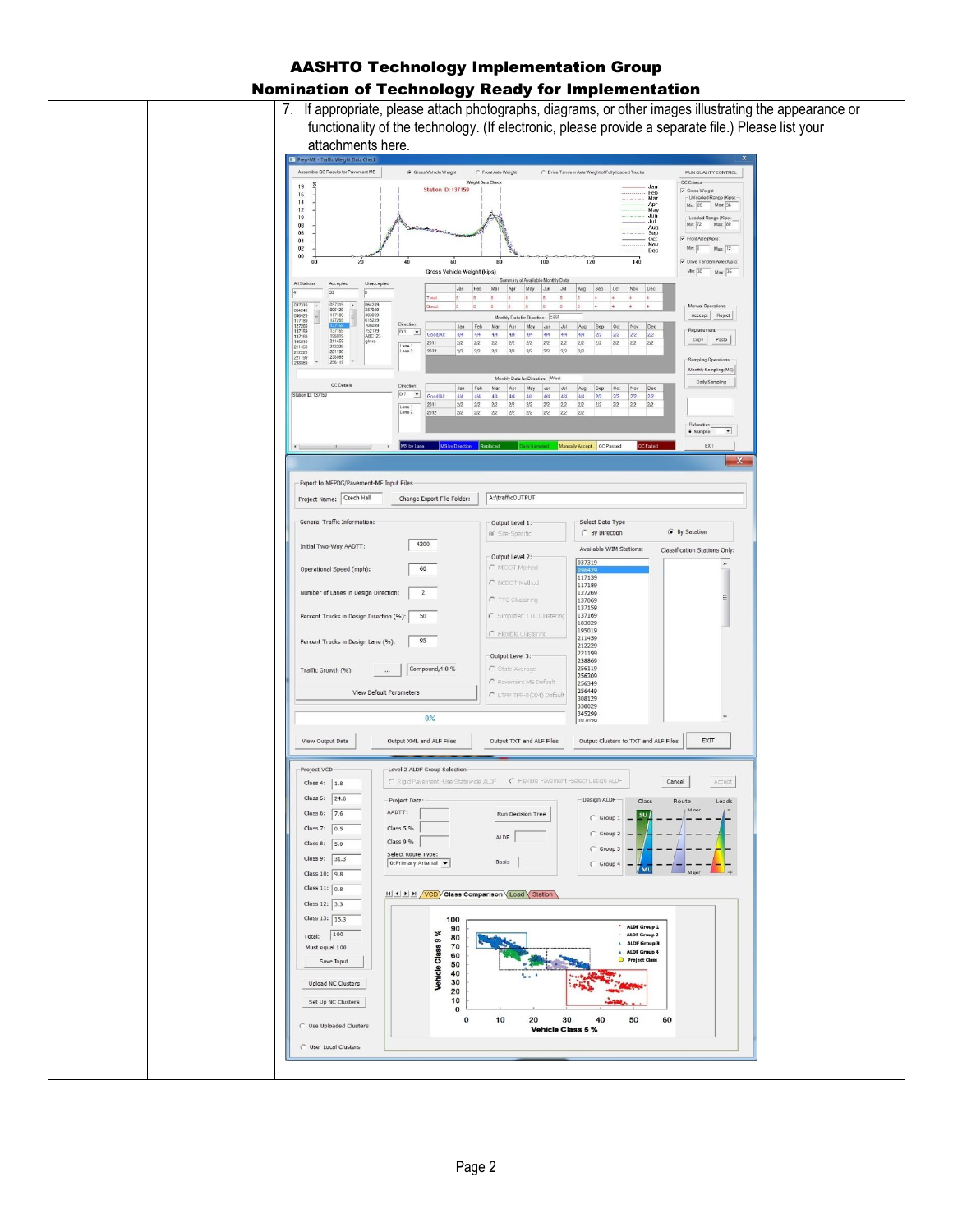| State of<br><b>Development</b><br>$(30$ points) | Technologies must<br>be successfully<br>deployed in at least<br>one State DOT.<br>The TIG selection<br>process will favor<br>technologies that<br>have advanced<br>beyond the<br>research stage, at<br>least to the pilot<br>deployment stage,<br>and preferably into<br>routine use.                                                                                                                                                                                                                       | ----<br>Briefly describe the history of its development.<br>8.<br>Lead state: LADOTD<br>$\bullet$<br>Sign up states: HI, KY, LA, MD, NC, NH, WI, MI, and FHWA<br>$\bullet$<br>Contract period: Sep. 1, 2011 - Aug. 31, 2014<br>$\bullet$<br>Commitment: \$50,000/State total for three years<br>$\bullet$<br>Sponsor contact: Harold Paul / Doc Zhang harold.paul@la.gov<br>$\bullet$<br>FHWA contact: Gary Crawford, Gary.Crawford@dot.gov<br>$\bullet$<br>For how long and in approximately how many applications has your State DOT used this technology?<br>9.<br>Eight state highway agencies, including HI, KY, LA, MD, NC, NH, WI, and MI, are in the process of<br>implementing this software in their daily production activities. |                |                |                         |
|-------------------------------------------------|-------------------------------------------------------------------------------------------------------------------------------------------------------------------------------------------------------------------------------------------------------------------------------------------------------------------------------------------------------------------------------------------------------------------------------------------------------------------------------------------------------------|---------------------------------------------------------------------------------------------------------------------------------------------------------------------------------------------------------------------------------------------------------------------------------------------------------------------------------------------------------------------------------------------------------------------------------------------------------------------------------------------------------------------------------------------------------------------------------------------------------------------------------------------------------------------------------------------------------------------------------------------|----------------|----------------|-------------------------|
|                                                 | 10.<br>What additional development is necessary to enable routine deployment of the technology?<br>Future developments and enhancement of Prep-ME will be based on the needs of individual states with<br>more specific features requested by individual states. Technical support and training are needed for other<br>states to enable routine deployment of the software.<br>Have other organizations used this technology? Yes or No: yes If so, please list organization names<br>11.<br>and contacts. |                                                                                                                                                                                                                                                                                                                                                                                                                                                                                                                                                                                                                                                                                                                                             |                |                |                         |
|                                                 |                                                                                                                                                                                                                                                                                                                                                                                                                                                                                                             | Organization                                                                                                                                                                                                                                                                                                                                                                                                                                                                                                                                                                                                                                                                                                                                | Name           | Phone          | E-mail                  |
|                                                 |                                                                                                                                                                                                                                                                                                                                                                                                                                                                                                             | <b>NC DOT</b>                                                                                                                                                                                                                                                                                                                                                                                                                                                                                                                                                                                                                                                                                                                               | Kent L Taylor  | (919) 212-4550 | kltaylor@ncdot.gov      |
|                                                 |                                                                                                                                                                                                                                                                                                                                                                                                                                                                                                             | MI DOT                                                                                                                                                                                                                                                                                                                                                                                                                                                                                                                                                                                                                                                                                                                                      | Michael Eacker | (517) 322-3474 | eackerm@michigan.gov    |
|                                                 |                                                                                                                                                                                                                                                                                                                                                                                                                                                                                                             | <b>KY Transportation Cabinet</b>                                                                                                                                                                                                                                                                                                                                                                                                                                                                                                                                                                                                                                                                                                            | Paul Looney    | (502) 782-4897 | paul.looney@ky.gov      |
|                                                 |                                                                                                                                                                                                                                                                                                                                                                                                                                                                                                             | Wi DOT                                                                                                                                                                                                                                                                                                                                                                                                                                                                                                                                                                                                                                                                                                                                      | Laura Fenley   | (608) 246-5455 | laura.fenley@dot.wi.gov |
| <b>Potential</b><br>Payoff<br>(30 points)       | Payoff is defined<br>as the combination<br>of broad<br>applicability and<br>significant benefit<br>or advantage over<br>other currently<br>available<br>technologies.                                                                                                                                                                                                                                                                                                                                       | 12.<br>How does the technology meet customer or stakeholder needs in your State DOT or other<br>organizations that have used it?<br>Help state traffic data collection engineers to conduct an effective QA/QC check on traffic data<br>collected for all kinds of applications, such as pavement design, HPMS, traffic planning, bridge<br>design etc.<br>Help state pavement design engineers to analyze the traffic loading data collected through the<br>$\bullet$<br>Weight-in-Motion (WIM) technology and select the best load spectra for pavement design purpose<br>among WIMs, national, and local defaults.<br>Improve the productivities of above tasks operation tremendously.<br>$\bullet$                                     |                |                |                         |
|                                                 |                                                                                                                                                                                                                                                                                                                                                                                                                                                                                                             | 13. What type and scale of benefits has your DOT realized from using this technology? Include cost<br>savings, safety improvements, transportation efficiency or effectiveness, environmental benefits, or any<br>other advantages over other existing technologies.<br>Provide quality traffic data for all types of applications and help the implementation of AASHTO Pavement<br>ME design guide.                                                                                                                                                                                                                                                                                                                                       |                |                |                         |
|                                                 |                                                                                                                                                                                                                                                                                                                                                                                                                                                                                                             |                                                                                                                                                                                                                                                                                                                                                                                                                                                                                                                                                                                                                                                                                                                                             |                |                |                         |
|                                                 |                                                                                                                                                                                                                                                                                                                                                                                                                                                                                                             | 14. Please describe the potential extent of implementation in terms of geography, organization type<br>(including other branches of government and private industry) and size, or other relevant factors. How<br>broadly might the technology be deployed?<br>Prep-ME software and technology can be used by all state highway agencies for the QA/QC of traffic data                                                                                                                                                                                                                                                                                                                                                                       |                |                |                         |
|                                                 |                                                                                                                                                                                                                                                                                                                                                                                                                                                                                                             | collected, analysis of truck loading data, and preparation of input for AASHTO Pavement ME software.                                                                                                                                                                                                                                                                                                                                                                                                                                                                                                                                                                                                                                        |                |                |                         |